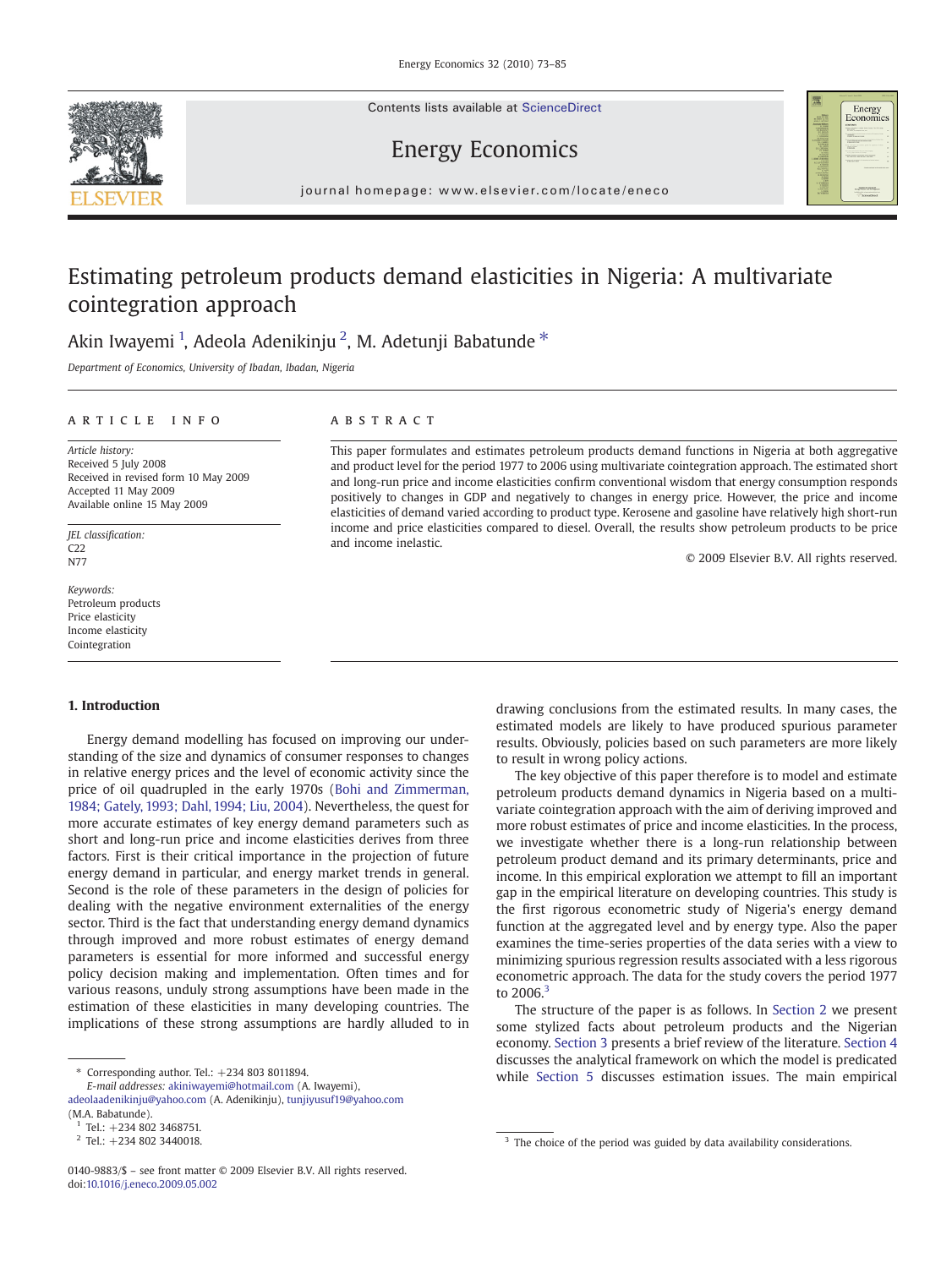<span id="page-1-0"></span>

Fig. 1. Petroleum products consumption (1977-2006).

findings and their policy implications are discussed in [Section 6](#page--1-0). The conclusions and policy implications are presented in [Section 7.](#page--1-0)

### 2. Petroleum and the economy in Nigeria: Stylized facts

Nigeria is the largest oil producer in Africa, the world's eighth largest exporter of crude oil and a member of the Organization of Petroleum Exporting Countries (OPEC). Several dimensions of the trends of petroleum product consumption and prices at both aggregative and disaggregative levels are worth noting. The development from 1977 to 1981 showed a rapid increase in aggregate products consumption (Fig. 1), increasing by 31.28% on the average. Between 1981 and up to 1985 the strong growth in the aggregate petroleum product demand began to slow down markedly. Notwithstanding the temporary reversal in 1986, the significance decline in consumption resurfaced again in 1987 and continued until 1990. However, there was demand recovery between 1990 and 1992. A fall in consumption was recorded again between 1993 and 1995 as well as in 1998 which could be largely attributed to the political situation in the country. However, between 1999 and 2002, aggregate product consumption was on the rise again and recorded an average growth of about 19.05%.The trend for the various groups of petroleum products was broadly similar to the aggregate demand pattern.

The price development over this period partly provides an answer to the consumption pattern observed above. Until recent times, the prices of oil products as well as energy products were repressed by the government to achieve certain national objectives. However, the emergence of persistent macroeconomic maladjustments and protracted economic downturn which culminated in the adoption of the structural adjustment programme (SAP) in 1986, resulted in a radical change in energy policy.<sup>4</sup>

Another explanation for the trend observed in consumption relates to developments in real per capita national income proxy by real GDP per capita. Per capita income (PCI) recorded negative mean growth rates of 4.% between 1977 and 1981 and 3.23% between 1982 and 1985 [\(Fig. 4\)](#page--1-0). For the adjustment period, the growth rate which was 1.63% declined by −0.86%. The income growth trend therefore seemed to have reinforced the price factor. Thus, the combination of declining prices and rising income jointly account for the increasing trend in oil demand between 1977 and 1985, but the reverse in these two key determinants of demand seemed to have contributed to the adjustment in demand during the post-SAP period. However, in spite of the fall in per capita income, it seems that the effect of prices has dominated resulting in the overall positive growth in oil demand.

Another important development concerns the pattern to domestic petroleum demand in Nigeria. Gasoline continues to dominate the composition of total demand. Its share increased from 36.03% in 1977 to 50.51% in 1997 and 71.03% in 2006. The share of diesel also increased from 6.50% in 1977 to 10.51% in 1990 and 16.31% in 2006  $(CBN, 2006)$ <sup>5</sup>. This development reflects the impact of rising prosperity of the oil boom period on the rapid acquisition of vehicles and private electric generators as back up in response to the epileptic power supply from the state-owned monopoly Power Holding Company of Nigeria (PHCN). The economic recession that set in after 1983 contributed to switching demand from largely new vehicles to imported used and old vehicles that are largely fuel inefficient. Kerosene on the other hand recorded a decline from 14.24% to 8.07% in 2006. This performance can be largely attributed to the rising profile of Liquefied Petroleum Gas (LPG) and electricity in domestic use. This is in line with the Engel's Law that consumers move away from inferior goods to high quality ones as the level of per capita income rises. Another possible explanation includes a substitution away from kerosene to traditional fuels like charcoal, fuelwood, sawdust due to sharp fall in real income among the lower class of consumers in the aftermath of SAP and the general unreliable supply of kerosene in the country.

#### 3. Review of empirical literature

A diversity of approaches to the estimation of energy demand can be found in the literature, ranging from aggregative analysis of the relationship between energy demand, income and prices [\(Hunt and](#page--1-0) [Manning, 1989; Gately and Streifel, 1997; Gately and Huntington,](#page--1-0) [2001; Liu, 2004\)](#page--1-0), to more detailed disaggregated analysis ([Baker et al.,](#page--1-0) [1987; Baker and Blundell, 1991; Espey, 1996; De Vita et al., 2005](#page--1-0)) based on simultaneous model structure.

There is a paucity of research on energy demand in developing countries and only a few of the studies accounted for the time-series properties of the response of energy consumption to changes in income and relevant prices. In addition, most of the studies on energy demand functions have focused on Asia [\(Brenton, 1997; Pesaran et al.,](#page--1-0)

<sup>4</sup> A major aspect of the energy policy reform was targeted at the elimination of subsidies on petroleum and other energy products. As a consequence, nominal petroleum product prices have risen sharply and more frequently since the onset of the SAP economic reforms. The year 1993 remains a major turning point when the price of petrol products witnessed astronomical increases. The price of petrol was increased from 70 kobo to N3.25 kobo (an increase of over 364%), kerosene was increased from 50 kobo to N2.75 kobo (an increase of 450%); while diesel was increased from 55 kobo to N3.00 kobo (an increase of 445%). The state of the state of the state of the state of 445%).